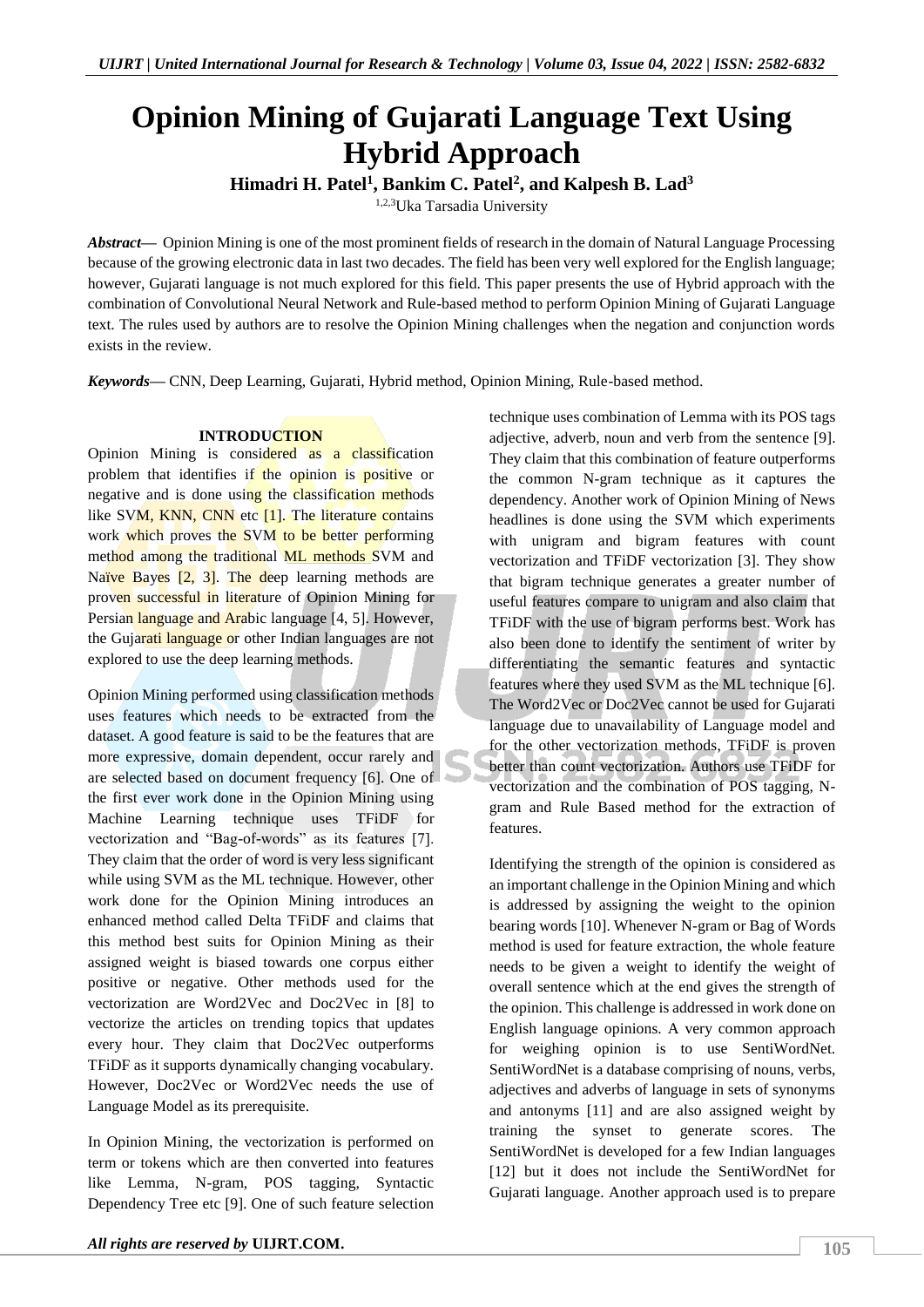a list of positive word and negative words, assign same weight to all the positive and negative words and use the average to assign weight to the opinion. Above this, the distance between feature and the opinion word is also used to calculate the weight by authors in [8] which enhances the performance by relating the feature with its opinion. They also use rules that add the solution to context dependency issue. This work is enhanced in one of the Opinion Mining tools that adds more weight to the opinions found in the title of the Opinion [13]. So, this approach is useful when the dataset contains both opinions and their titles.

Another approach used to weight the opinion is to estimate the weight using Information Gain method which also uses the sentiment dictionary to add the semantic grading to the opinion [14]. Their semantic dictionary gives weight to the opinions based on its strength. For example, "Brilliant" gets weight 1 while "Very good" gets weight 0.8. They also relate the opinions with the feature using the distance which allows multiple features to be evaluated in a single opinion. This work involves assigning weight manually to the words which needs the linguistic expertise. The linguistic rules are used in [15] in order to solve the problem of semantic orientation in the opinion. It creates segments of sentence based on the BUT phrases used in the opinion and find the segment specific semantic score for the opinion using its distance from the object word. Their linguistic rules are based on the conjunctions found in the sentence like 'and', 'but', 'however'. The presented paper uses a suitable method to calculate weight to the opinions written in the Gujarati language. Experiments are done to conclude about which method is suitable.

The work of Opinion Mining is found in Indian languages like Hindi, Udia, Telugu, Tamil, Marathi [13, 8] using the Machine Learning based approach, SentiWordNet based approach, Lexicon based approach. Hindi Opinion Mining is developed using Supervised method [14] in which they used Unigram, Best Word and Best Word + Chi Square as a feature and claimed 87.1% accuracy. However, they didn't experiment with Bigram or Trigram. A Punjabi Opinion Mining is also carried out using the Naïve Byes approach [15] where they used N-gram approach with the variety of unigram, bigram and trigram. But they kept each N-gram feature to be unique during training and testing. Also, the context dependency is not considered in their work. Another work of Opinion Mining is done in Devnagari uses TFiDF and Count Vectorizer as vectorization with no other specific method for feature selection [13]. English

SentiWordNet [16] is used in [17] to generate a Sinhala SentiWordNet by translating English words to Sinhala words and their synonyms. They made a few assumptions that the sense of the word, POS of the word and opinion score of word of Sinhala language to be same as of English language.

A Gujarati language is very less explored in this field. The effort to mine Gujarati tweets are done using the SVM method [18] claims 92% accuracy but the tool is tested on less than 50 tweets which is not considered as a good dataset. Another effort in the field of Opinion Mining is done in [19] which only focuses on identifying object from the Opinion using the POS tagger. The nouns or noun phrase found in the Opinion is considered as object but this work doesn't focus on identifying the polarity. The limited work in this field is due to the challenges faced by researchers [20].

This shows that some work is available for the field of Opinion Mining for Gujarati language but it doesn't contain extensive comparison of features so as to choose the best feature selection method. Also, the existing work in Gujarati language is very limited to work with nouns and adjective with a very limited dataset. Hence, there is a wider scope of work in Opinion Mining for Gujarati language text. This paper discusses about the experiment done for extracting features for the Opinion Mining tool in Gujarati language text. It uses the English SentiWordNet to prepare a raw Gujarati SentiWordNet, processes it to add the language dependent element. The extracted features and the weight are then experimented using a Machine Learning technique to identify the best feature. A corpus is developed for Gujarati language text in Education domain to be used for this research.

## **SENTIWORDNET OF GUJARATI LANGUAGE**

Gujarati SentWordNet is developed by translating the English synsets with the help of Google translation tool. The assumption is that the score for English language remains same when translated to Gujarati language. Before processing translation with the English SWN, its detailed analysis was performed in order to decide the further steps so that the gap between the English and Gujarati can be carefully filled.

With the objective to develop the basic version of SWN. the authors aim to develop the SWN in form of a lookup table with unique lemma and their positive and negative sentiment score. However, the SWN of English is a network of synsets which is prone to have same word exists in multiple synset with different score based on the context of the semantic link. It means that at the end of translation process, the look-up table contains words with different scores of a same word as well as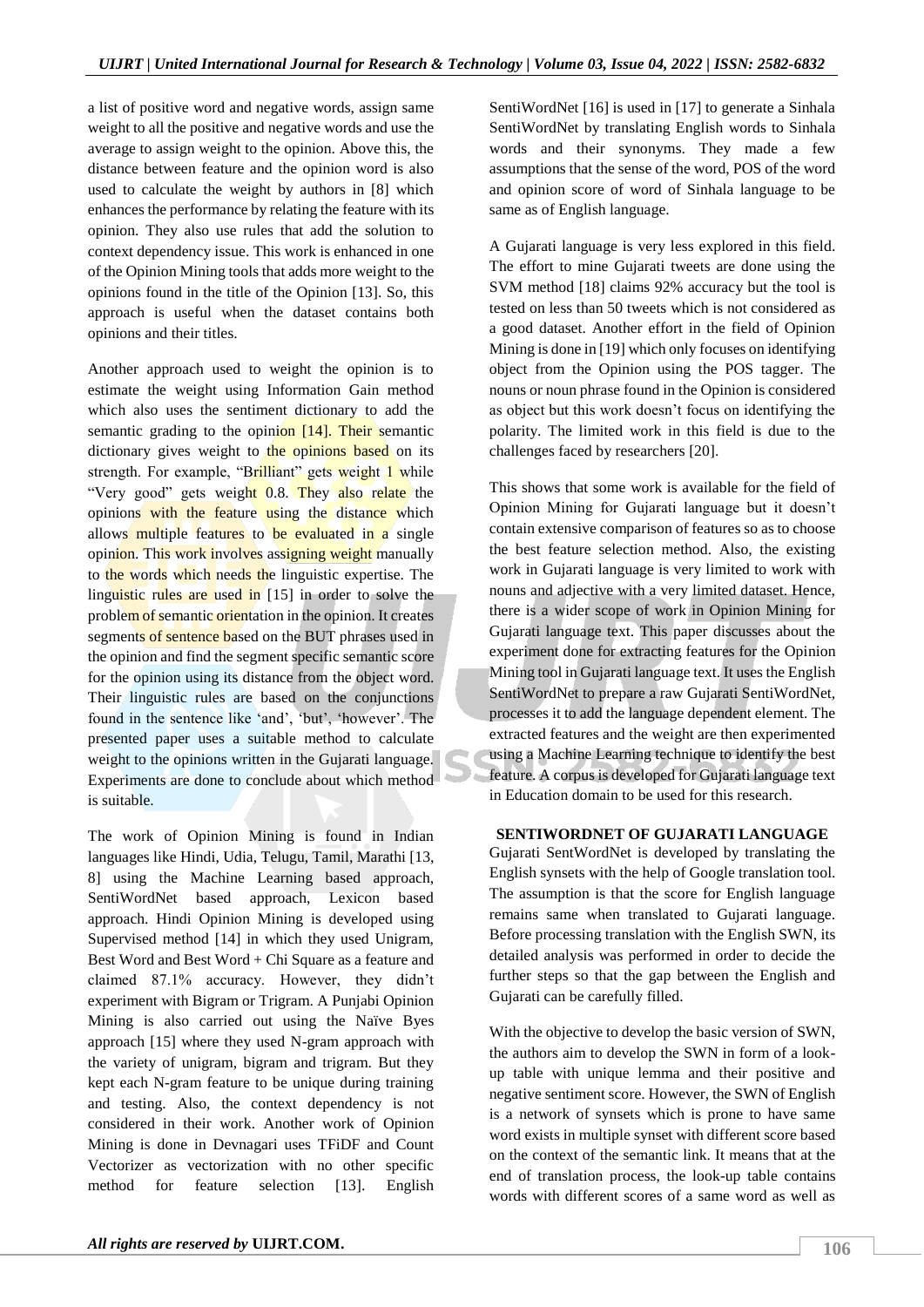multiple entries of a same word with same score. The repeated words having same score were straight forward uniquified and the repeated words having different score were given to the language expert to decide the best score for the word. This entire process resulted in the lookup table with 6033 unique words with their positive, negative or both positive and negative scores for each translated word.

### **DATASET PREPARATION**

Development and validation of the ML or AI based tool needs precise and sufficient training data that supports the algorithms to comprehend certain series or patterns of problem outcomes. In this research work reviews written in Gujarati language for the Education domain, which is neither prepared by any researcher till date nor is available on internet. The efforts are made to find online sources where the enough amount of data is available as per the necessities of the presented research or to develop a review or **opinion dataset to use in this** research. One website has a section where people write their opinion on various topics in Gujarati language but they were not proven very useful as they don't belong to Education domain. There was a need of developing corpus specifically for Education domains in Gujarati language text.

The corpus development task is carried out in two basic ways i) by creating online blogging tool and ii) manual data gathering for those users who are not comfortable using online tool. Approximately 3100 opinions were collected from more than 440 users who gave their opinions on one or more topics from the 12 topic titles. The 3100 opinions were then converted in form of lines which makes 9371 lines where 4799 are positive lines and 4572 are negative lines and is used in this research for the training and validation of Opinion Mining tool.

Corpus development is a crucial process which affect the performance of the tool. So, each step taken during this process needs to be carefully drafted and executed so as to develop a good quality corpus in minimum duration. As the requirements of presented work is to develop corpus for Education domain, the objectives of Education System of India [21] were studied to choose the topics to be covered while collecting people's opinion.

## **OPINION MINING USING HYBRID METHOD**

The task of opinion mining is carried out using Deep Learning based method. The literature discusses Machine Learning methods which are proven as a better solution for the Opinion Mining task for the English language and other languages for the domains like product review, movie review etc. As the objective of the developed framework is not limited to identifying the polarity (i.e., positive or negative) but to also identify the polarity score of the sentence so as to understand the strength of the opinion, authors considered four classes for the scores, -0.875 and -0.375 for negative sentences and 0.375 and 0.875 for positive sentences.

This work focuses on Opinion Mining of Gujarati language text with the domain Education. The authors use Convolutional Neural Network (CNN) to train the tool. Then the authors process the dataset to extract useful words from the sentence and remove unwanted words and prepare a list of one-gram, two-gram and three-gram from these useful words of sentence. Other than the n-gram, authors also extracted number features like sum of score of all adjectives, sum of score of all nouns, sum of score of all positive words, sum of score of all negative words, average of scores of adjectives, nouns, positive words and negative words and count of adjectives, nouns, positive words and negative words which are used to experiment to identify the best feature by evaluating it with various n-gram features and number features. The result discussed in the section V shows that the number feature performed best compared to n-gram features. However, the authors found a scope of improvement by overcoming the challenges caused due to presence of negation and conjunction. The authors added rules to manage these challenges which are discussed below in this section.

## *A. Rules used during the Opinion Mining*

The tool uses Rule based method at the time of creating features from the sentences as well as to handle the complex Opinion Mining problems like negation and sudden deviation.

The rules are applied at the level of root word. Following are the description of the rules created for this tool at the time of scrutinizing the words from the sentence in order to remove less important word to be process further in CNN training/evaluation:

- 1. The word contains its POS information. The word is considered for further processing only if the POS is identified as Noun or Adjective.
	- *words*  $pos =$  {*word* | *word*  $\in$  *nouns or word*  $\in$ *adjectives}*
- 2. If the word is one of the words from the positive words lookup table, the word is considered for further processing.
	- $words\_pw =$   ${word / word \in positive word}$ *lookup table}*
- 3. If the word is one of the words from the negative words lookup table, the word is considered for further processing.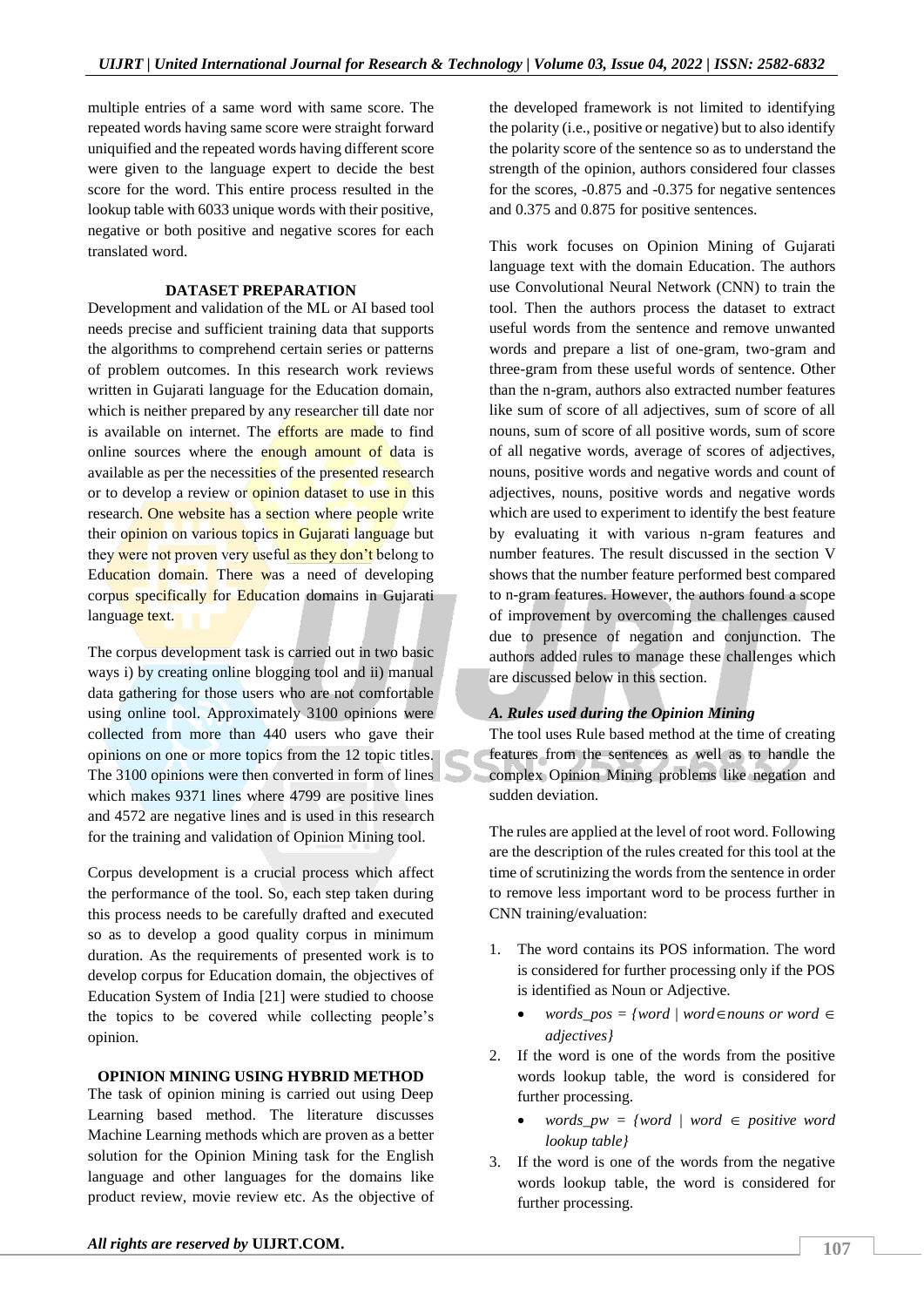- *words*  $nw =$  {*word*  $\neq$  *word*  $\in$  *negative word lookup table}*
- 4. A union of all three words list received from first three rules is created to finalize the list of words.
	- *words* = *words*  $pos \cup words$  *pw*  $\cup words$  *nw*
- 5. The rule is to maintain the word orders from the sentence when the list is prepared based on other rules.

The main reason to consider the union of three-word lists in rule iv above is to include all the words that follow any of the three rules i, ii or iii so as not to leave a scope to skip the important word from sentence.

## *B. Negation rule*

The negation rule uses a negation look-up table containing 4 Gujarati negation words and is applied to each part of sentence connected with conjunction word. Following is the detail of the negation rule. The first rule is applied before evaluation and the second rule is applied after evaluation using the ML method.

- 6. Pre-ML negation rule: If the word is one of the negation words from the negation words lookup table, the word is removed from the list and the polarity of the word is reversed during training.
	- *word* <sup>∉</sup> *{words | word negation words lookup table}*
	- *polarity = ~polarity*
- 7. Post-ML negation rule: During evaluation or realtime usage of the tool, if the word contains one of the words from the negation words lookup table, the polarity identified by the ML module is reversed.
	- polarity =  $\{-\text{polarity} \mid \text{word} \in \text{negation words}\}$ lookup table}

## *C. Conjunction rule*

The conjunction rule uses the conjunction look-up table containing 14 Gujarati conjunction words. The following are two conjunction rules used in the framework.

The first conjunction rule is applied after applying the negation rule before using the ML method.

The second conjunction rule is applied after the evaluation is done using the ML method and negation rule is also applied.

- 8. Pre-ML conjunction rule: If the conjunction word found in the sentence, the next words are considered to be from the other part of the sentence. There can be one or more conjunction words in a sentence so one sentence can be divided into one or more parts during this rule.
	- word  $\in$  {next sentence's words | word  $\in$ conjunction words lookup table}
- 9. Post-ML conjunction rule: During the evaluation or real-time usage of the tool, if the set of words are part of same sentence and are broken into multiple set of words because of pre-ML conjunction rule, the words are merged back to be considered as single sentence. Following rules are applied to recalculate the score.
	- If all parts of sentence have same score, consider that same score of the sentence.
	- If each score occurs only once among the parts of the sentence, calculate the average of scores to calculate the sentence score.
	- If a score occurs more than once among the parts of sentence, consider that score as a score of the sentence.

 If more than one score occurs more than once among the parts of sentences, calculate the average of those scores to calculate the sentence score.

## **RESULT ANALYSIS**

The authors used CNN method with the use of n-gram features and number features to perform the Opinion Mining. The result is discussed in Table 1 which shows that the number feature outperforms the n-gram features.

| Sr. No. | <b>Feature details</b>                | <b>Precision</b> | Recall | <b>F-measure</b> | <b>Accuracy</b> |
|---------|---------------------------------------|------------------|--------|------------------|-----------------|
| ı.      | Text (one gram)                       | 66               | 58     | 59               | 64              |
|         | Text (two gram)                       | 57               | 52     | 51               | 58              |
| 3.      | Text (three gram)                     | 64               | 52     | 52               | 59              |
| 4.      | Text (one gram, two gram, three gram) | 61               | 54     | 54               | 60              |
|         | Text (one gram, two gram)             | 65               | 58     | 58               | 63              |
| 6.      | Text (one gram, three gram)           | 60               | 54     | 53               | 60              |
| 7.      | Text (two gram, three gram)           | 61               | 54     | 54               | 61              |
| 8.      | Number features                       | 79               | 70     | 72               | 75              |

*Table 1: Result of Opinion Mining using CNN*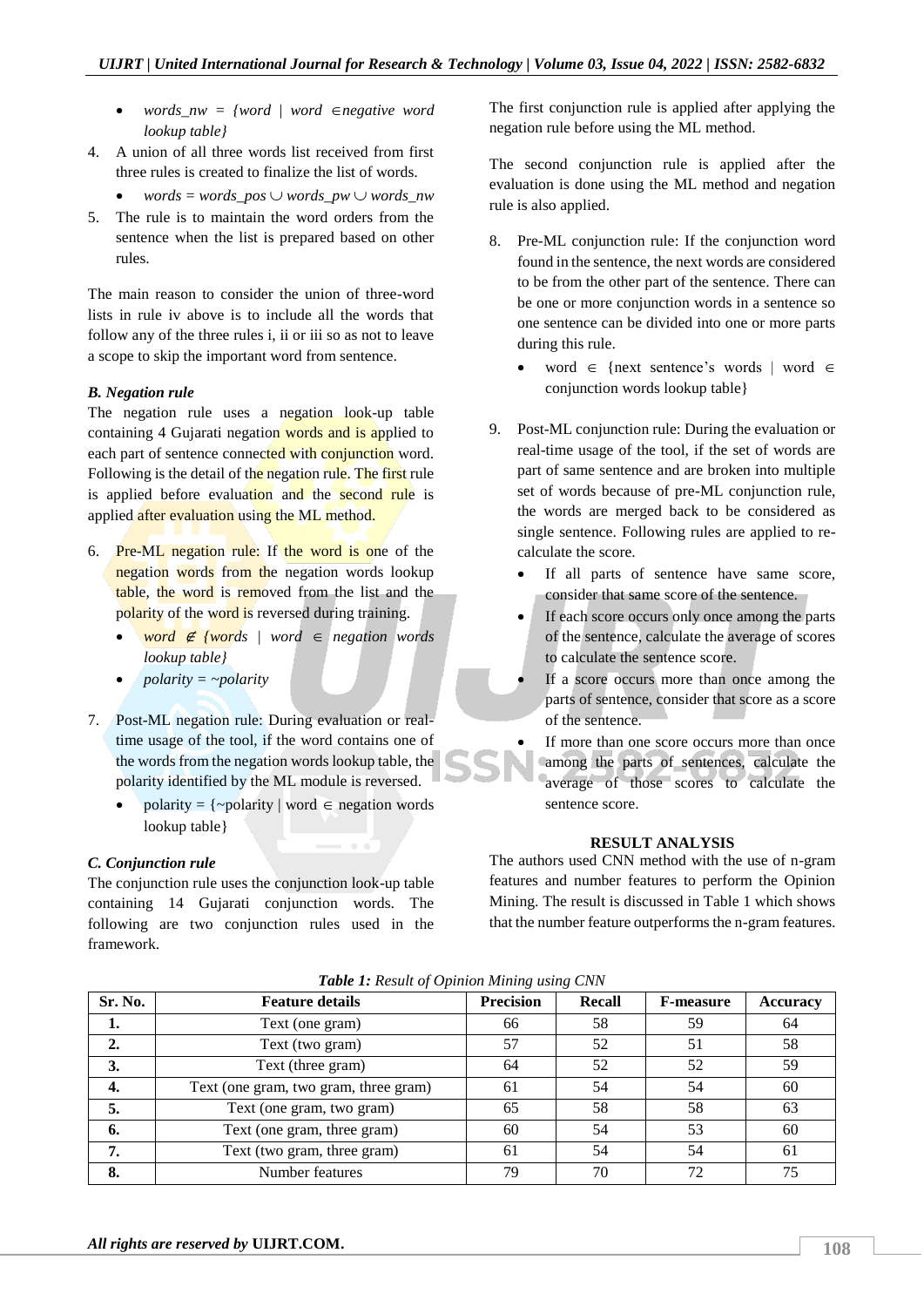Authors added the negation rule to further handle the negation words in the sentence which improves the result to 90% of accuracy. The authors were also successful in achieving good precision and recall results.

The authors further made an attempt to handle the conjunction words in the sentence by adding rules and the result of the same is shown in the Table 2.

| Table 2: Result after using rule with CNN method |  |  |  |  |  |  |  |
|--------------------------------------------------|--|--|--|--|--|--|--|
|--------------------------------------------------|--|--|--|--|--|--|--|

| Sr. No. | <b>Method</b>                  | <b>Precision</b> | Recall                   | <b>F-measure</b> | <b>Accuracy</b> |
|---------|--------------------------------|------------------|--------------------------|------------------|-----------------|
| . .     | $CNN + Ne$ gation              | 90               | 90                       | 90               | 90              |
| ∸.      | $CNN + Negation + Conjunction$ | 64               | $\overline{\phantom{a}}$ | 65               | 70              |

It is observed that the result is degraded after applying conjunction rules because of the presence of sentences whose score is not successfully calculated using the conjunction rules. For example, the sentence comprising of a conjunction word with one part as positive sentence and the other part as negative where the rules fail to identify correct score. There is a scope of improvement in conjunction rules.

### **SUMMARY**

The authors developed Opinion Mining framework and SentiWordNet for Gujarati language text using the hybrid approach which give 75% accuracy. The rules are applied to scrutinize the words at the time of feature generation, to handle negation and to handle conjunction. The experiments show that the CNN method performed best with number features extracted from the text and it's score with 90% accuracy when using CNN with negation rule and 70% accuracy when applying conjunction rule after negation rule. The rules of the conjunction can be improved in order to achieve better results.

### **REFERENCES**

- [1] M. Husnain, M. Missen, N. Akhtar, M. Coustaty, S. Mumtaz and S. Prasath, "A systematic study on the role of SentiWordNet in opinion mining," Front. Computer Science, 2019.
- [2] S. Rana and A. Singh, "Comparative analysis of sentiment orientation using svm and naive bayes techniques," in 2016 2nd International Conference on Next Generation Computing Technologies (NGCT), IEEE, October, 2016.
- [3] J. Chaudhary and J. Paulose, "Opinion mining on newspaper headlines using SVM and NLP," International Journal of Electrical and Computer Engineering (IJECE), vol. 9, no. 3, pp. 2152-2163, June 2019.
- [4] S. Zobeidi, M. Naderan and S. Alavi, "Opinion mining in Persian language using a hybrid feature extraction approach based on convolutional neural network," in Multimedia Tools and Applications, Springer Science+Business Media, LLC, part of Springer Nature 2019, August 2019.
- [5] H. Elzayady, K. Badran and G. Salama, "Arabic Opinion Mining Using Combined CNN - LSTM methods," I.J. Intelligent Systems and Applications, pp. 25-36, August 2019.
- [6] R. S. Rahate and M. Emmanuel, "Feature selection for sentiment analysis by using SVM," International Journal of Computer Applications, vol. 84, no. 5, pp. 24-32, 2013.
- [7] T. Joachims, "Text categorization with Support Vector Machines: Learning with many relevant features," Nédellec C., Rouveirol C. (eds) Machine Learning: ECML-98. ECML 1998. Lecture Notes in Computer Science (Lecture Notes in Artificial Intelligence), vol. 1398, 1998.
- [8] S. Shah and A. Kaushik, "Sentiment Analysis on Indian Indigenous Languages: A Review on Multilingual Opinion Mining," Preprint, November 2019.
- [9] S. Siddiqui, M. A. Rehman, S. M. Daudpota and A. Waqas, "Opinion Mining: An Approach to Feature Engineering," International Journal of Advanced Computer Science and Applications (IJACSA), vol. 10, no. 3, 2019.  $\bar{z}$   $=$  (
- [10] M. Kumar, S. Amirneni and S. Prabhu, "Sentiment Ranking for Opinion Extraction by Weighted Feature Scheme," International Journal of System Modeling and Simulation, vol. 2, no. 1, pp. 7-13, March 2017.
- [11] G. A. Miller, "WordNet: a lexical database for English," in Communications of the ACM, 1995.
- [12] A. Das and S. Bandyopadhyay, "SentiWordNet for Indian languages," in Proceedings of the eighth workshop on Asian language resouces, 2010.
- [13] S. Shah, A. Kaushik, S. Sharma and J. Shah, "Opinion-mining on marglish and devanagari comments of youtube cookery channels using parametric and non-parametric learning models," Big Data and Cognitive Computing 4, vol. 3, no. 1, 2020.
- [14] V. Jha, N. Manjunath, D. Shenoy, K. R. Venugopal and L. M. Patnaik, "HOMS: Hindi Opinion Mining System," in Proceeding of IEEE 2nd International Conference on Recent Trends in Information Systems (ReTIS), 2015.